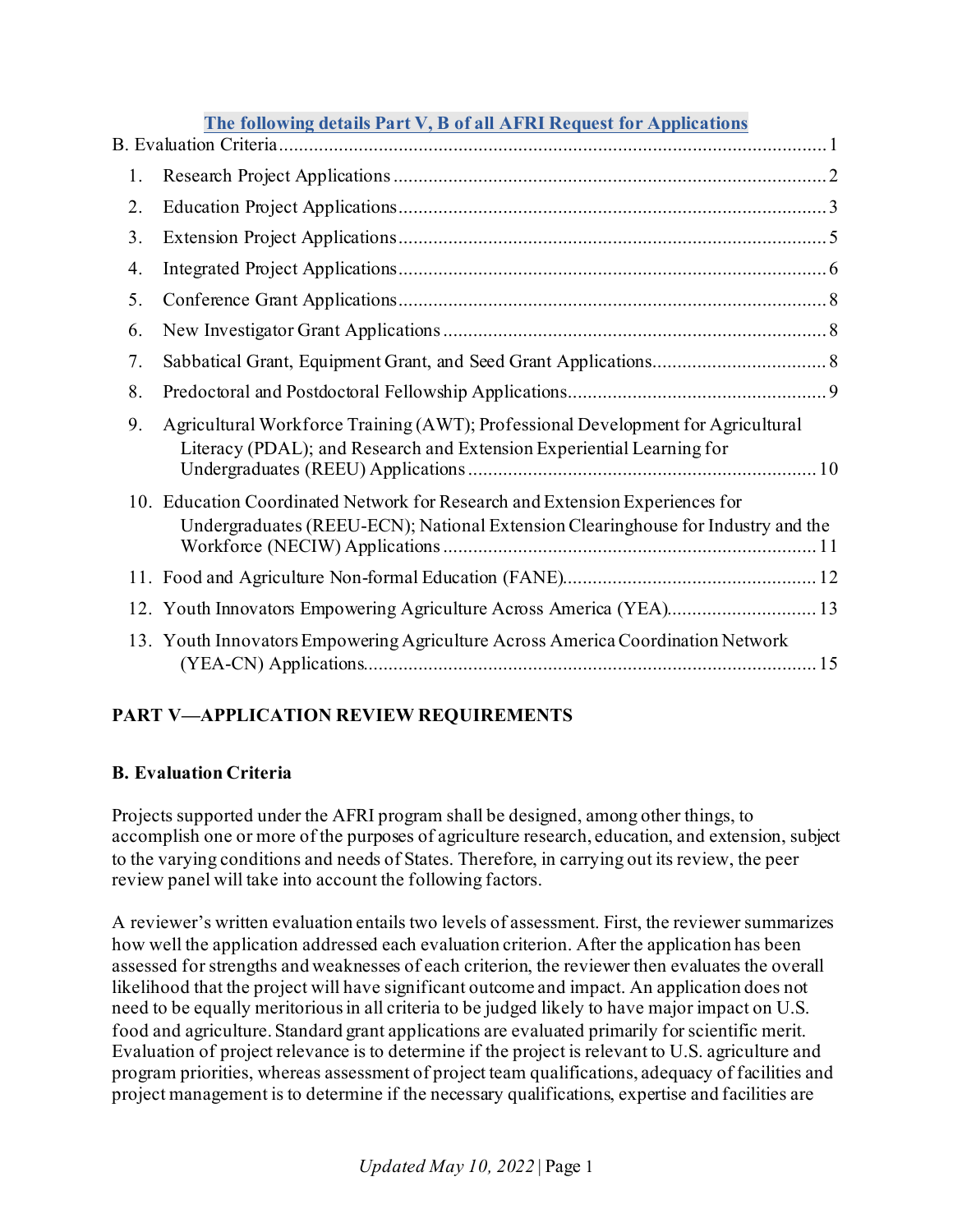<span id="page-1-0"></span>available to complete the project as proposed.

#### **1. Research Project Applications**

These evaluation criteria will be used for the review of all single-function Research Project applications.

a. Scientific Merit of the Application for Research

- 1) Novelty, innovation, uniqueness, and originality;
- 2) Where model systems are used, ability to transfer knowledge gained from these systems to organisms of importance to U.S. agriculture;
- 3) Conceptual adequacy of the research and suitability of the hypothesis, as applicable;
- 4) Clarity and delineation of objectives;
- 5) Adequacy of the description of the undertaking;
- 6) Suitability and feasibility of methodology and data management plan;
- 7) Demonstration of feasibility through preliminary data; and
- 8) Probability of success of the project is appropriate given the level of scientific originality, and risk-reward balance.
- b. Qualifications of Project Personnel, Adequacy of Facilities, and Project Management
	- 1) Qualifications of applicant (individual or team) to conduct the proposed project, including performance record and potential for future accomplishments;
	- 2) Demonstrated awareness of previous and alternative approaches to the problem identified in the application;
	- 3) Institutional experience and competence in subject area;
	- 4) Adequacy of available or obtainable support personnel, facilities, and instrumentation; and
	- 5) Planning and administration of the proposed project, including: time allocated for systematic attainment of objectives; and planned administration of the proposed project and its maintenance, partnerships, collaborative efforts, and the planned dissemination of information for multi-institutional projects over the duration of the project.
- c. Project Relevance
	- 1) Documentation that the research is directed toward specific Program Area Priority identified in this RFA and is designed to accelerate progress toward the productivity and economic, environmental, and social sustainability of U.S. agriculture with respect to natural resources and the environment, human health and well-being, and rural communities.
	- 2) When international collaboration or activities are involved, the project leverages expertise, resources, and experience from beyond the United States to achieve greater impact, or brings foreign or international research efforts to address issues relevant to U.S. agriculture.
- d. Center of Excellence Status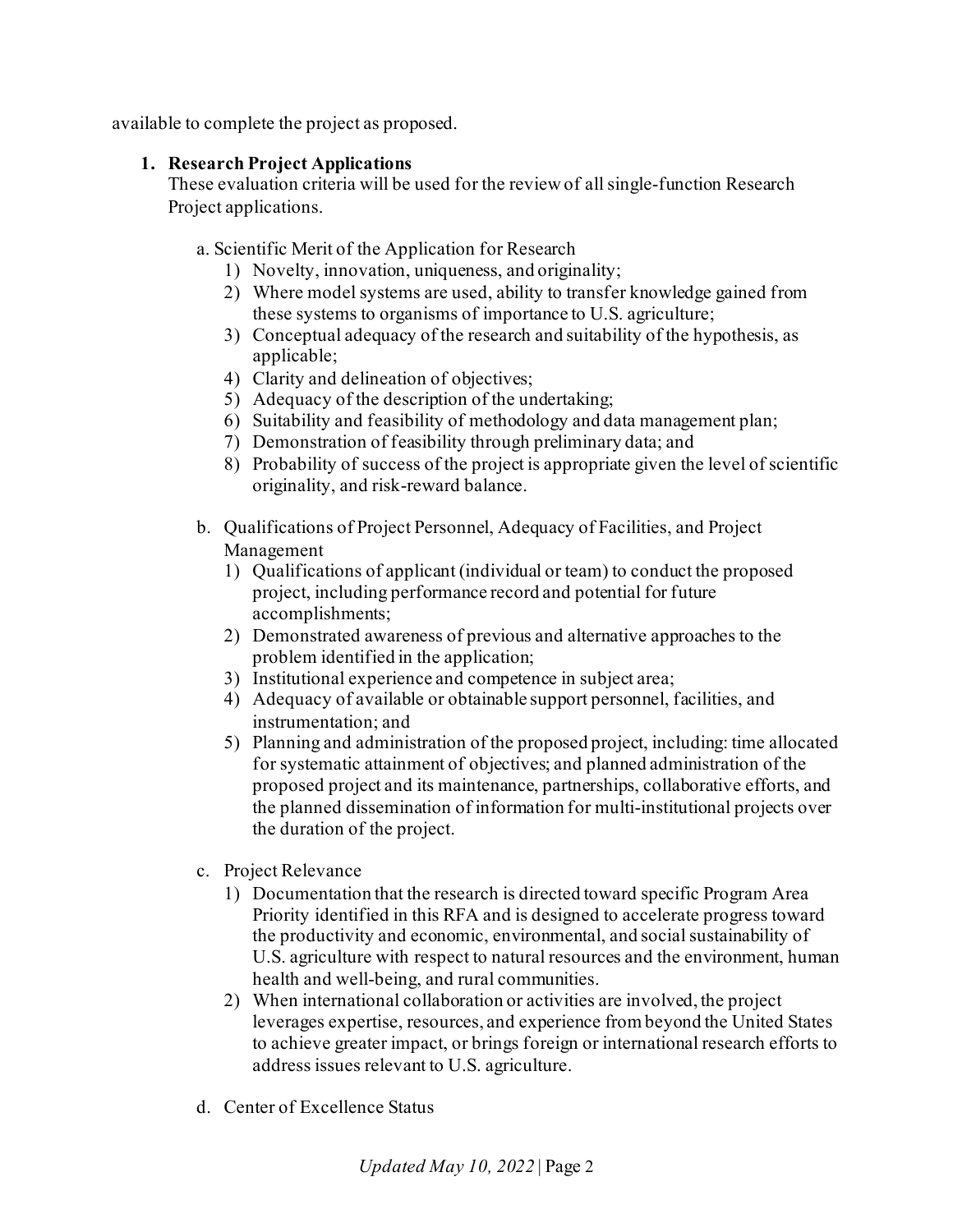1) All eligible applicants will be competitively peer reviewed (as described in Part V, A. and B. of this RFA), and ranked in accordance with the evaluation criteria. Those that rank highly meritorious and requested to be considered as a center of excellence will be further evaluated by the peer panel to determine whether they have met the standards to be centers of excellence (Part III D. and Part IV C.). In instances where they are found to be equally meritorious with the application of a non-center of excellence, based on peer review, selection for funding will be weighed in favor of applicants meeting the center of excellence criteria. NIFA will effectively use the center of excellence prioritization as a "tie breaker". Applicants that rank highly meritorious but who did not request consideration as a center of excellence or who are not deemed to have met the centers of excellence standards may still receive funding.

In addition, the applicant's Notice of Award will reflect that, for the particular grant program, the applicant meets all of the requirements of a center of excellence. Entities recognized as centers of excellence will maintain that distinction for the duration of their period of performance or as identified in the terms and conditions of that award.

#### <span id="page-2-0"></span>**2. Education Project Applications**

These evaluation criteria will be used for the review of all single-function Education Project applications.

- a. Merit of the Application for Science Education
	- 1) Exhibit standards of high quality and educational excellence;
	- 2) Include goals with measurable objectives and an evaluation component;
	- 3) Data management plan is appropriate, clearly described, and feasible;
	- 4) Be replicable, consistent in quality and designed to be sustainable;
	- 5) Address science education goals identified by USDA and national science education organizations, such as the National Academy of Sciences and the National Science Foundation; and
	- 6) Increase the number of people who enroll in courses and have careers supporting the science-based food and agriculture mission of USDA. Include under-represented and underserved groups as appropriate.
- b. Qualifications of Project Personnel, Adequacy of Facilities, and Project Management
	- 1) Roles of key personnel are clearly defined;
	- 2) Key personnel have sufficient expertise to complete the proposed project, and where appropriate, partnerships with other disciplines (*e.g.*, social science or economics) and institutions are established;
	- 3) Evidence of institutional capacity and competence in the proposed area of work is provided;
	- 4) Support personnel, facilities, and instrumentation are sufficient;
	- 5) A clear plan is articulated for project management, including time allocated for attainment of objectives and delivery of products, maintenance of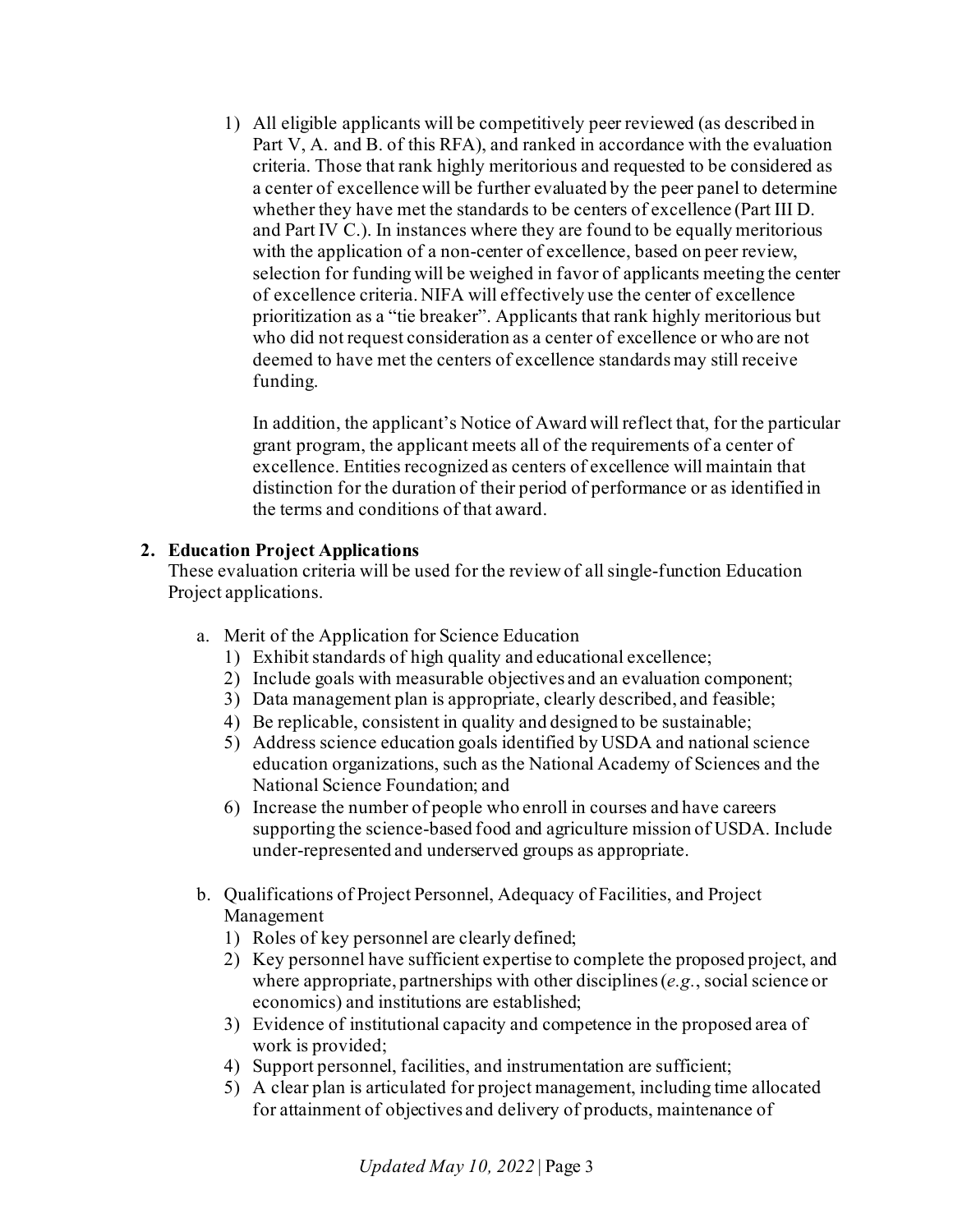partnerships and collaborations, a strategy for recruiting students where appropriate, and a strategy to enhance communication, data sharing, and reporting among members of the project team; and

- 6) The budget clearly allocates sufficient resources to carry out a set of education activities that will lead to desired outcomes.
- c. Project Relevance
	- 1) The project addresses a stated Program Area Priority;
	- 2) Project plan fully addresses the problem or issue identified;
	- 3) The proposed work addresses identified stakeholder needs;
	- 4) Stakeholder involvement in project development, implementation, and evaluation is demonstrated, where appropriate;
	- 5) Plan and methods for evaluating success of project activities and documenting potential impact against measurable short and mid-term outcomes are suitable and feasible;
	- 6) Science-based knowledge gained, curricula and related products developed will sustain education functions beyond the life of the project; and
	- 7) The resulting curricula or products share information and recommendations based on knowledge and conclusions from a broad range of research initiatives.
- d. Center of Excellence Status
	- 1) All eligible applicants will be competitively peer reviewed (as described in Part V, A. and B. of this RFA), and ranked in accordance with the evaluation criteria. Those that rank highly meritorious and requested to be considered as a center of excellence will be further evaluated by the peer panel to determine whether they have met the standards to be centers of excellence (Part III D. and Part IV C.). In instances where they are found to be equally meritorious with the application of a non-center of excellence, based on peer review, selection for funding will be weighed in favor of applicants meeting the center of excellence criteria. NIFA will effectively use the center of excellence prioritization as a "tie breaker". Applicants that rank highly meritorious but who did not request consideration as a center of excellence or who are not deemed to have met the centers of excellence standards may still receive funding.

In addition, the applicant's Notice of Award will reflect that, for the particular grant program, the applicant meets all of the requirements of a center of excellence. Entities recognized as centers of excellence will maintain that distinction for the duration of their period of performance or as identified in the terms and conditions of that award.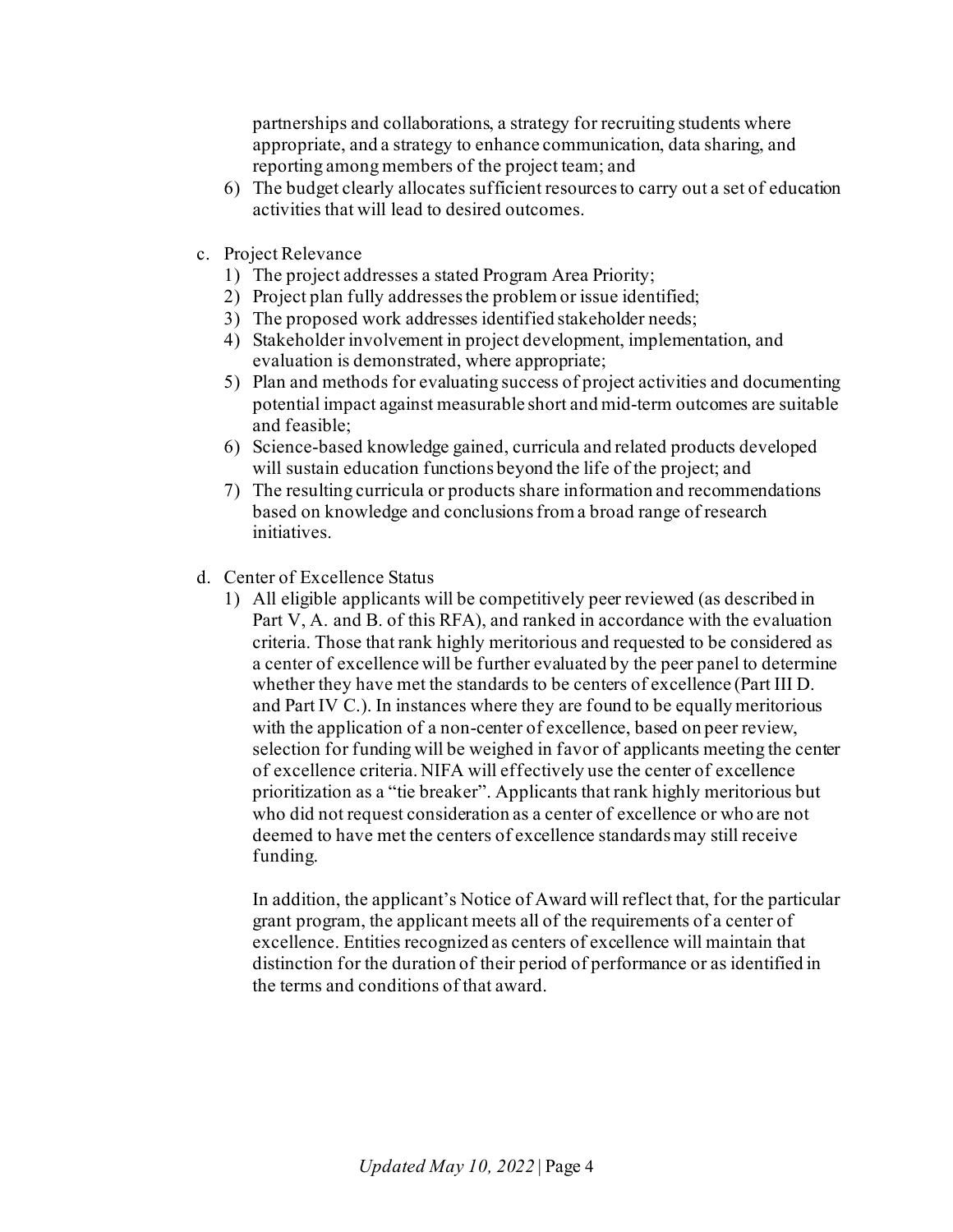#### <span id="page-4-0"></span>**3. Extension Project Applications**

These evaluation criteria will be used for the review of all single-function Extension Project applications.

- a. Merit of the Application for Science Extension
	- 1) Project objectives and outcomes are clearly described, adequate, and appropriate;
	- 2) Proposed approach, procedures, or methodologies and data management plan are appropriate, clearly described, and feasible;
	- 3) Proposed extension leads to measurable, documented changes in learning, actions, or conditions in an identified audience or stakeholder group.
- b. Qualifications of Project Personnel, Adequacy of Facilities, and Project Management
	- 1) Roles of key personnel are clearly defined;
	- 2) Key personnel have sufficient expertise to complete the proposed project, and where appropriate, partnerships with other disciplines (*e.g.*, social science or economics) and institutions are established;
	- 3) Evidence of institutional capacity and competence in the proposed area of work is provided;
	- 4) Support personnel, facilities, and equipment/instrumentation are sufficient;
	- 5) A clear plan is articulated for project management, including time allocated for attainment of objectives and delivery of products, maintenance of partnerships with stakeholders and collaborations, and a strategy to enhance communication, data sharing concerning outcomes including changes in learning, actions or conditions, and reporting among members of the project team.
- c. Project Relevance

The project addresses a stated Program Area Priority;

- 1) The proposed work addresses identified stakeholder needs;
- 2) Stakeholder involvement in project development, implementation, and evaluation is demonstrated, where appropriate;
- 3) Plan and methods for evaluating success of project activities and documenting potential impact against measurable short and mid-term outcomes are suitable and feasible;
- 4) Curricula and related products such as materials developed for eXtension communities of practice will sustain informal education or extension functions beyond the life of the project; and
- 5) Extension activities and the resulting curricula or products share information and recommendations based on knowledge and conclusions from a broad range of research initiatives.
- d. Center of Excellence Status
	- 1) All eligible applicants will be competitively peer reviewed (as described in Part V, A. and B. of this RFA), and ranked in accordance with the evaluation criteria. Those that rank highly meritorious and requested to be considered as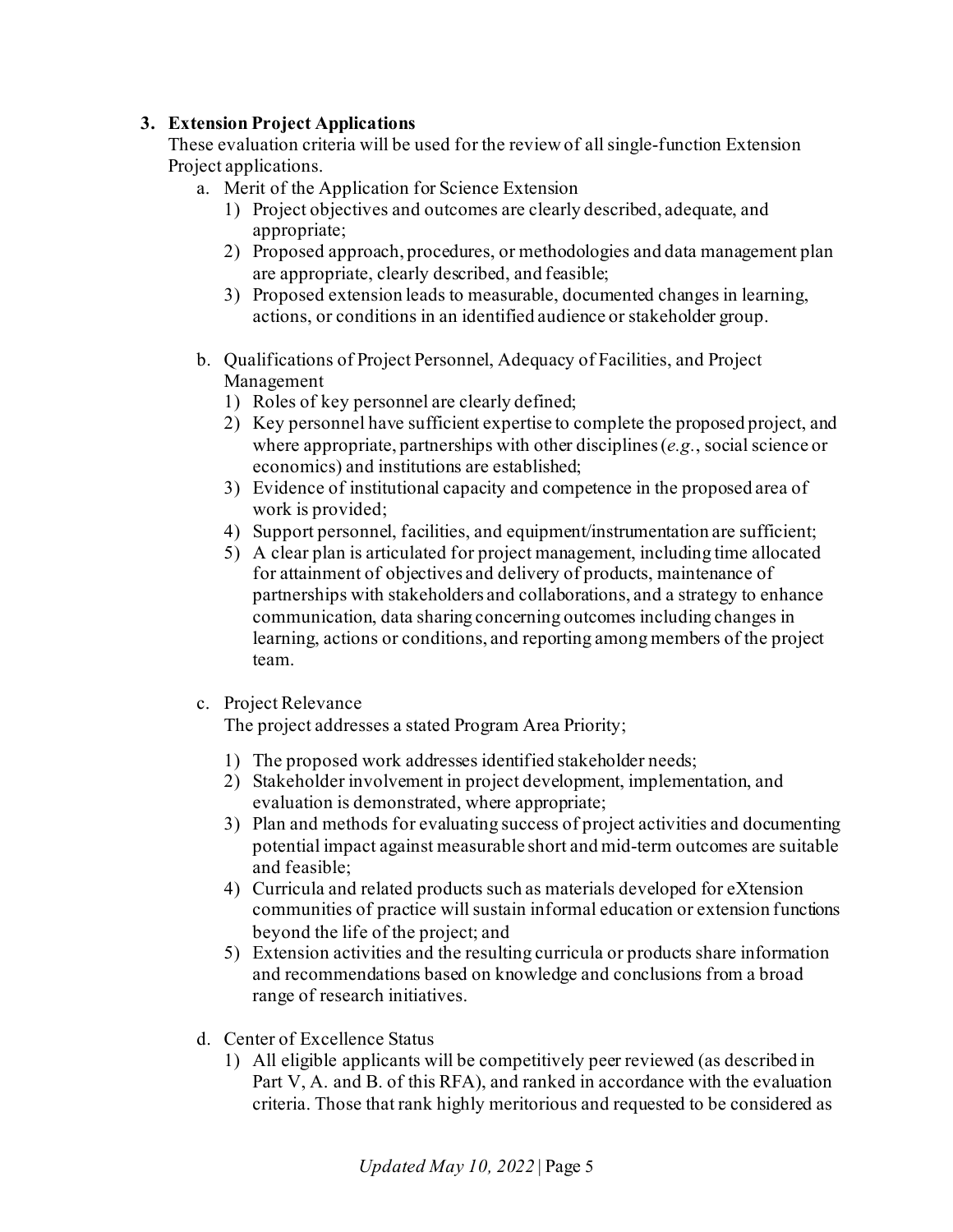a center of excellence will be further evaluated by the peer panel to determine whether they have met the standards to be centers of excellence (Part III D. and Part IV C.). In instances where they are found to be equally meritorious with the application of a non-center of excellence, based on peer review, selection for funding will be weighed in favor of applicants meeting the center of excellence criteria. NIFA will effectively use the center of excellence prioritization as a "tie breaker". Applicants that rank highly meritorious but who did not request consideration as a center of excellence or who are not deemed to have met the centers of excellence standards may still receive funding.

In addition, the applicant's Notice of Award will reflect that, for the particular grant program, the applicant meets all of the requirements of a center of excellence. Entities recognized as centers of excellence will maintain that distinction for the duration of their period of performance or as identified in the terms and conditions of that award.

#### <span id="page-5-0"></span>**4. Integrated Project Applications**

These evaluation criteria will be used for the review of all multi-function Integrated Project applications.

- a. Merit of the Application for Science Research, Education, and/or Extension
	- 1) Project objectives and outcomes are clearly described, adequate, and appropriate. All project components (i.e., research, education, extension) – at least two are required – are reflected in one or more project objectives;
	- 2) Proposed approach, procedures, or methodologies are innovative, original, clearly described, suitable, and feasible;
	- 3) Data management plan is appropriate, clearly described, and feasible;
	- 4) Expected results or outcomes are clearly stated, measurable, and achievable within the allotted time frame;
	- 5) Proposed research fills knowledge gaps that are critical to the development of practices and programs to address the stated problem or issue;
	- 6) Proposed extension leads to measurable, documented changes in learning, actions, or conditions in an identified audience or stakeholder group; and
	- 7) Proposed education (teaching) has an impact upon and advances the quality of food and agricultural sciences by strengthening institutional capacities and curricula to meet clearly delineated needs and train the next generation of scientists and educators.
- b. Qualifications of Project Personnel, Adequacy of Facilities, and Project Management
	- 1) Roles of key personnel are clearly defined;
	- 2) Key personnel have sufficient expertise to complete the proposed project, and where appropriate, partnerships with other disciplines (e.g., social science or economics) and institutions are established;
	- 3) Evidence of institutional capacity and competence in the proposed area of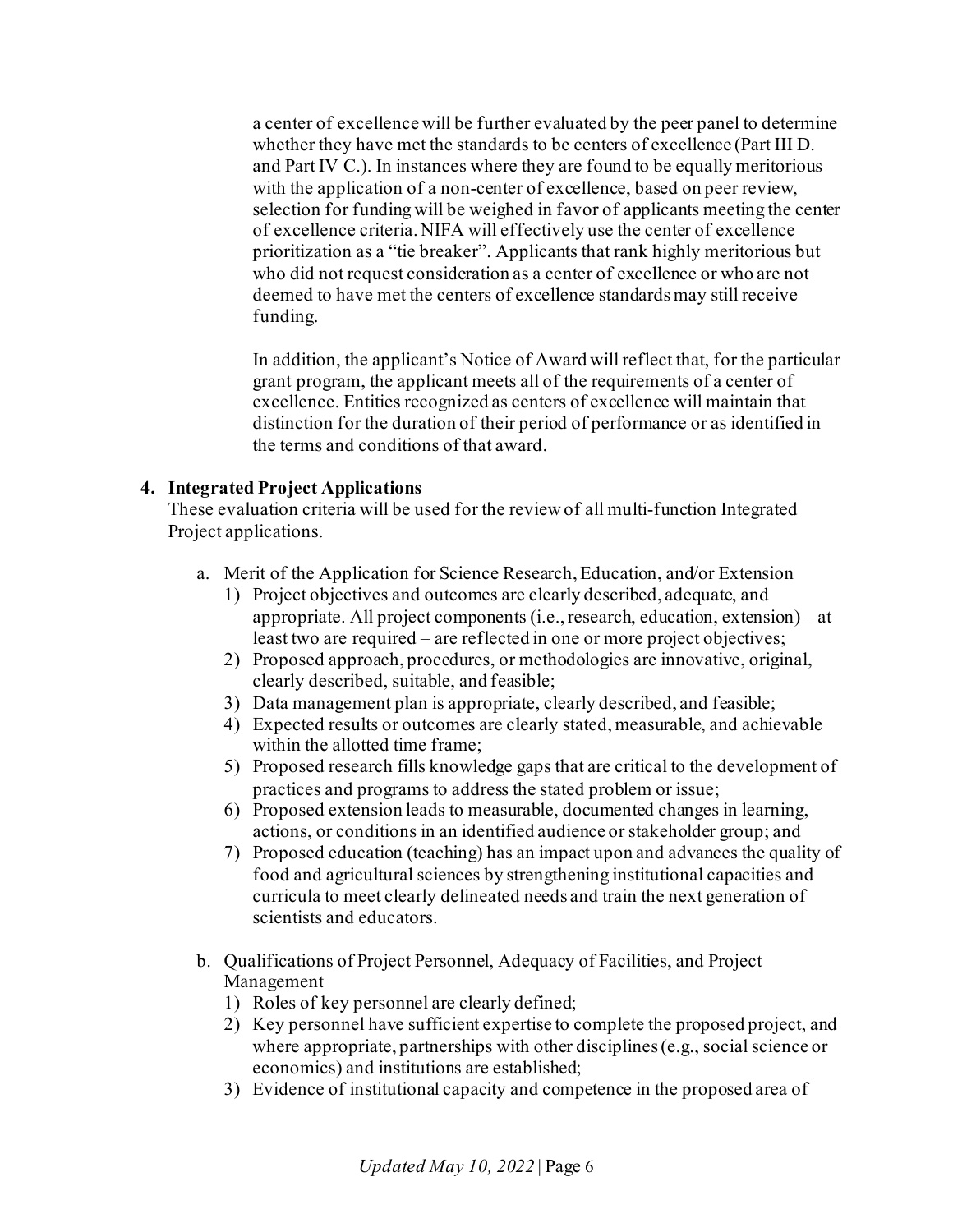work is provided;

- 4) Support personnel, facilities, and instrumentation are sufficient;
- 5) A clear plan is articulated for project management, including time allocated for attainment of objectives and delivery of products, maintenance of partnerships and collaborations, and a strategy to enhance communication, data sharing, and reporting among members of the project team; and
- 6) The budget clearly allocates sufficient resources to carry out a set of research, education (teaching), and/or extension activities that will lead to desired outcomes, with no more than two-thirds of the budget focused on a single project component. Supporting funds for Community of Practice core functions and project-specific activities are included for partnerships with eXtension.
- c. Project Relevance
	- 1) Documentation that the project is directed toward specific Program Area Priority identified in this RFA and is designed to accelerate progress toward the productivity and economic, environmental, and social sustainability of U.S. agriculture with respect to natural resources and the environment, human health and well-being, and communities;
	- 2) Project components (research, education, and/or extension) at least two are required – are fully integrated and necessary to address the problem or issue;
	- 3) The proposed work addresses identified stakeholder needs;
	- 4) Stakeholder involvement in project development, implementation, and evaluation is demonstrated, where appropriate;
	- 5) Plan and methods for evaluating success of project activities and documenting potential impact against measurable short and mid-term outcomes are suitable and feasible;
	- 6) For extension or education (teaching) activities, curricula and related products will sustain education or extension functions beyond the life of the project; and
	- 7) For extension or education (teaching) activities, the resulting curricula or products share information and recommendations based on knowledge and conclusions from a broad range of research initiatives.
	- 8) When research involves international collaboration or activities, the project leverages expertise, resources and experience from beyond the United States to achieve greater impact, or brings foreign or international research programs to address issues relevant to U.S. agriculture;
	- 9) When extension or education involves international collaboration or activities, the project leverages expertise, resources and experience from beyond the United States to achieve educational objectives for global competency and leadership by U.S. graduates, and/or extension objectives for agricultural production, market opportunities, and innovation.
- d. Center of Excellence Status
	- 1) All eligible applicants will be competitively peer reviewed (as described in Part V, A. and B. of this RFA), and ranked in accordance with the evaluation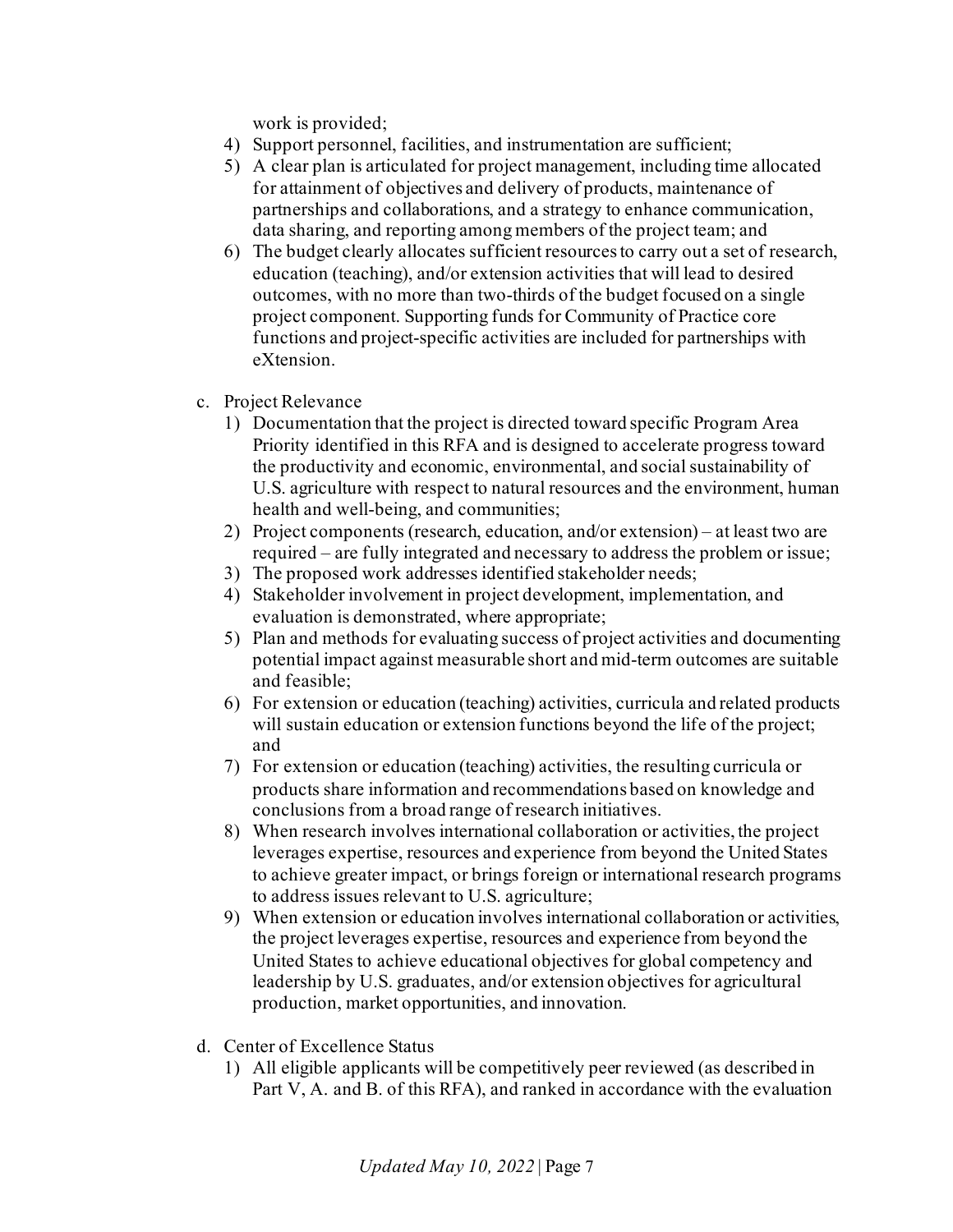criteria. Those that rank highly meritorious and requested to be considered as a center of excellence will be further evaluated by the peer panel to determine whether they have met the standards to be centers of excellence (Part III D. and Part IV C.). In instances where they are found to be equally meritorious with the application of a non-center of excellence, based on peer review, selection for funding will be weighed in favor of applicants meeting the center of excellence criteria. NIFA will effectively use the center of excellence prioritization as a "tie breaker". Applicants that rank highly meritorious but who did not request consideration as a center of excellence or who are not deemed to have met the centers of excellence standards may still receive funding.

In addition, the applicant's Notice of Award will reflect that, for the particular grant program, the applicant meets all of the requirements of a center of excellence. Entities recognized as centers of excellence will maintain that distinction for the duration of their period of performance or as identified in the terms and conditions of that award.

#### <span id="page-7-0"></span>**5. Conference Grant Applications**

- a. Relevance of the proposed conference to agriculture and food systems in the U.S. and appropriateness of the conference in fostering domestic or international scientific exchange;
- b. Qualifications of the organizing committee and appropriateness of invited speakers to topic areas being covered; and
- c. Uniqueness, timeliness of the conference, and appropriateness of budget requests.

## <span id="page-7-1"></span>**6. New Investigator Grant Applications**

Refer to the review criteria listed above for the applicable Project Type (Research or Integrated) to which you are applying.

#### <span id="page-7-2"></span>**7. Sabbatical Grant, Equipment Grant, and Seed Grant Applications**

- a. The merit of the proposed activities or equipment as a means of enhancing the capabilities and competitiveness of the applicant and/or institution;
- b. For sabbatical and seed grant applications, data management plan is appropriate, clearly described, and feasible;
- c. The applicant's previous experience and background along with the appropriateness of the proposed activities or equipment for the goals proposed; and
- d. Relevance of the project to long-range improvements in and sustainability of U.S. agriculture, the environment, human health and well-being, and rural communities.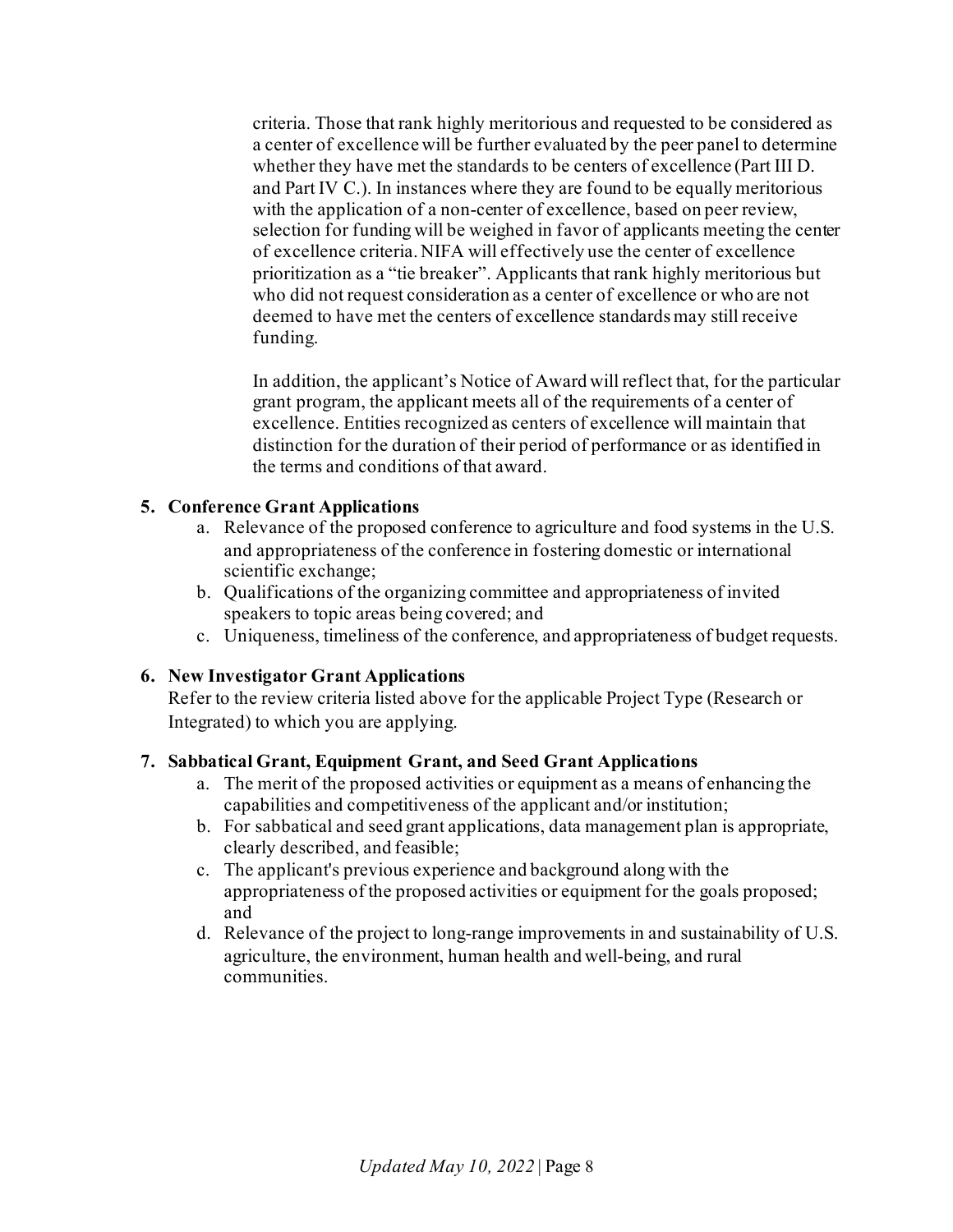#### <span id="page-8-0"></span>**8. Predoctoral and Postdoctoral Fellowship Applications**

- a. Merit of the Application for Science Research, Education, and/or Extension
	- 1) Novelty, multidisciplinary innovation, uniqueness, originality, and advancing current knowledge;
	- 2) Conceptual adequacy of the research, education, and/or extension, as applicable;
	- 3) Project objectives and outcomes are clearly described and measurable, adequate, and appropriate;
	- 4) Proposed approach, procedures, or methodologies and data management plan are appropriate, clearly described, and feasible;
	- 5) The predoctoral or postdoctoral fellow has documented achievement of high educational quality and excellence (e.g., GPA, list of scholarly activities, honors, professional society membership, etc.)
	- 6) Appropriate educational opportunities and curriculum plan for proposed area of study.
	- 7) Novelty and innovation in the training and career development plans supports the career trajectory of the Fellows and provides sufficient time to obtain teaching credentials or competencies.
- b. Qualifications of Project Personnel, Adequacy of Facilities, and Project Management
	- 1) Roles of the Fellow(s), mentor(s), and other key personnel are clearly defined;
	- 2) Assessment of predoctoral or postdoctoral applicants': critical thinking and analytical skills based on organization and details provided in the application; ability to develop into a leader in the food and agricultural sciences; level of maturity of thought, alignment between career goals and objectives and appropriate activities and opportunities presented to achieve those goals; documented achievement of high educational quality and excellence (e.g., GPA, program of study, publications, presentations, awards); appropriate educational opportunities, mentoring, and curriculum plan for proposed area of study;
	- 3) Fellow(s), along with mentor(s) and other key personnel, have sufficient preparation/expertise to ensure successful completion of the proposed project, and where appropriate, partnerships with other relevant disciplines and institutions are established;
	- 4) Evidence provided that the proposed work is original and developed by the applicant in consultation with other key personnel;
	- 5) Evidence that the identified institution has capacity and competence in the proposed area of work and support personnel, facilities, and instrumentation are sufficient;
	- 6) A clear plan is articulated for project management, including time allocated for attainment of objectives, responsibilities for deliverables, and delivery of products;
	- 7) Appropriate mentor engagement and training in research, education, and/or extension is described.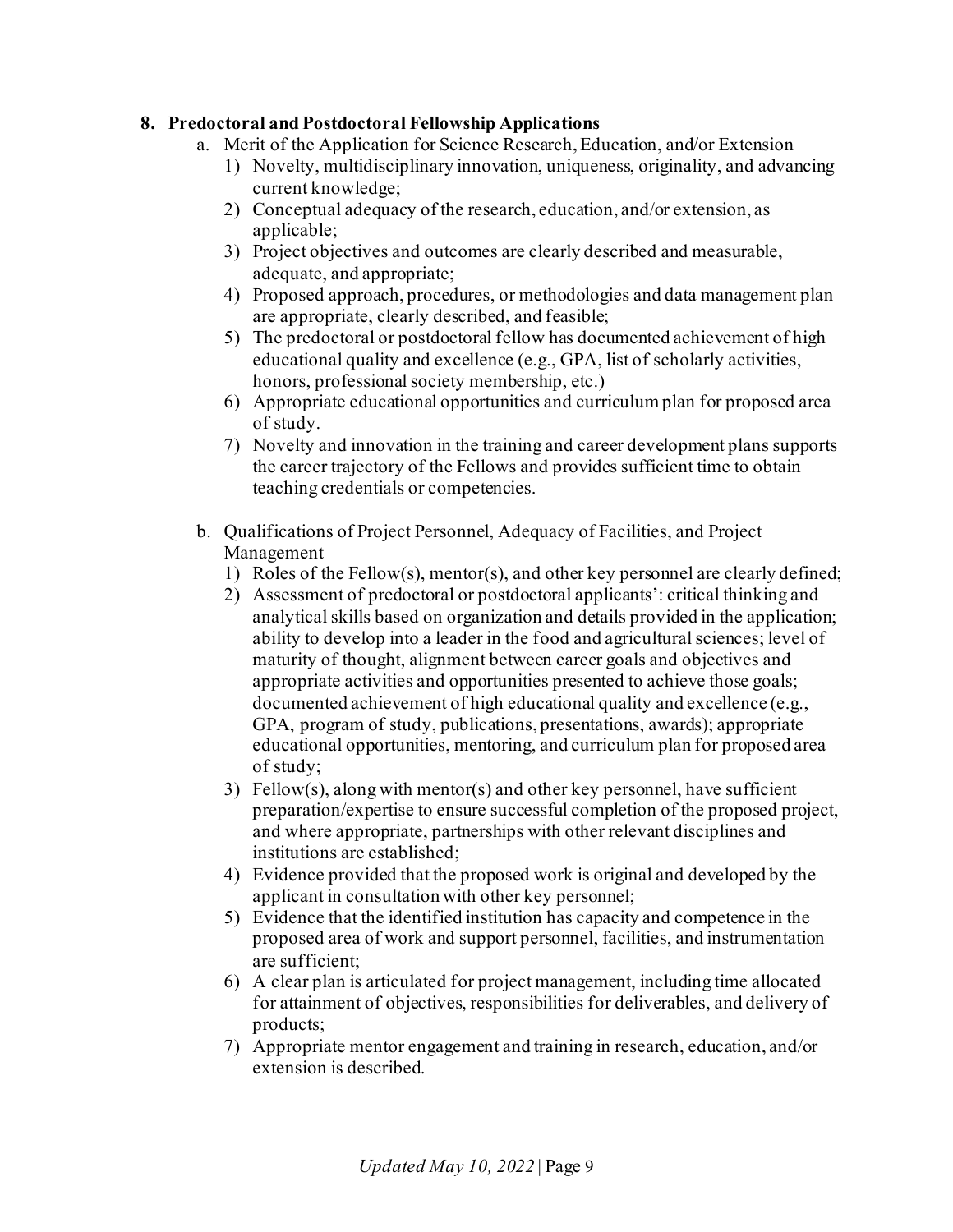- c. Project Relevance
	- 1) Documentation that the proposed research, education, and/or extension activity is directed toward specific Program Area Priorities identified in this RFA;
	- 2) Plan and methods for evaluating success of project activities and documenting potential impact against measurable short and mid-term outcomes are suitable and feasible;
	- 3) Science-based knowledge, skills, and capabilities gained are related to the NIFA foundational programs and challenge areas and will enhance and sustain human capital beyond the life of the project; and
	- 4) Potential of the proposed project and training in serving as a good foundation for the applicant predoctoral or postdoctoral fellow to complete PhD degrees or provide the requisite, individualized and mentored experiences that will develop his/her research skills that help them become independent and productive scientists.

#### <span id="page-9-0"></span>**9. Agricultural Workforce Training (AWT); Professional Development for Agricultural Literacy (PDAL); and Research and Extension Experiential Learning for Undergraduates (REEU) Applications**

- a. Scientific and Pedagogical Merit of the Application
	- 1) Novelty, multidisciplinary innovation, and quality of advancing current knowledge or practice of providing food and agricultural science through meeting the following goals for the applicable Program Area Priority:
		- a) AWT projects: workforce training at Community, Junior, or Technical Colleges, as well as quality and justification of type of industryaccepted credential generated by the project.
		- b) PDAL projects: immersive experiences for professional development for teachers and administrators at K-14 education levels.
		- c) REEU projects: immersive research and/or extension experiences for undergraduates.
	- 2) Project objectives and outcomes are clearly described and measurable, adequate, and appropriate;
	- 3) Proposed approach, procedures, or methodologies and data management plan are appropriate, clearly described, and feasible; and
	- 4) Appropriateness of the project goals and activities for institutional long-range goals, problem or opportunity to be addressed, project justification, innovation, advancement of educational equity, multidisciplinary and/or problem-based focus, and potential for adoption by other institutions/organizations.
	- 5) Impact on increasing the number of people with enhanced agricultural literacy or training, and their selection of careers supporting the science-based food and agriculture mission of USDA. Include under-represented and underserved groups as appropriate
- b. Qualifications of Project Personnel, Adequacy of Facilities, and Project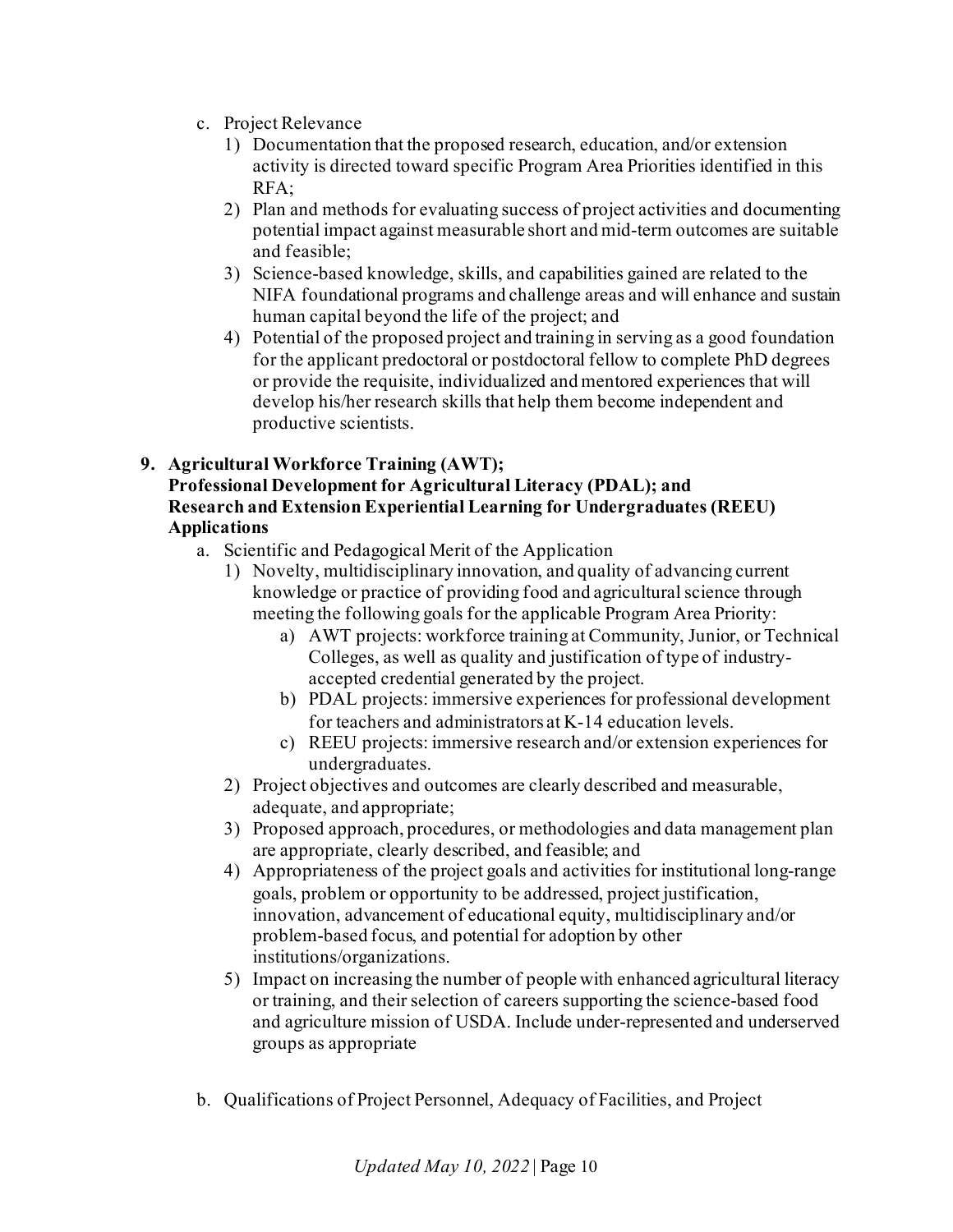Management

- 1) Roles of key personnel and mentors (if applicable) are clearly defined;
- 2) Key personnel, have sufficient preparation/expertise to ensure successful completion of the proposed project, and where appropriate, partnerships with other organizations, industry, and institutions are supported by letter(s) of collaboration;
- 3) Evidence provided that the proposed work is original and developed by the applicant in consultation with other key personnel;
- 4) Evidence that the identified institution has capacity and competence in the proposed area of work and support personnel, facilities, and instrumentation are sufficient;
- 5) A clear plan is articulated for project management, including time allocated for attainment of objectives, responsibilities for deliverables, and delivery of products;
- 6) Adequacy of funds directed towards participant support; and
- 7) Appropriate participant engagement and training in research, education, and/or extension is described.
- c. Project Relevance
	- 1) Documentation that the proposed activities are directed toward specific Program Area Priorities identified in this RFA;
	- 2) Methods for evaluating performance levels of project activities and documenting potential impact against measurable short and mid-term outcomes are suitable and feasible;
	- 3) Project will enhance and sustain human capital beyond the life of the grant; and
	- 4) Any perceived pitfalls and alternative strategies or approaches are addressed.

## <span id="page-10-0"></span>**10.Education Coordinated Network for Research and Extension Experiences for Undergraduates (REEU-ECN);**

#### **National Extension Clearinghouse for Industry and the Workforce (NECIW) Applications**

- a. Merit of the proposal to support program goals:
	- REEU-ECN: develop and sustain a national community of practice for REEU
		- 1) A Proposal has a clear plan to support enhance the broader REEU program;
		- 2) Network objectives and goals are clearly described, measurable, and relevant; and
		- 3) Mandatory elements of the Network including the digital clearinghouse, public facing website for REEU programs, listserv, and PD meeting plans are described.
	- NECIW: Develop a national clearinghouse of extension workforce development training
		- 1) Planned national framework for non-formal workforce training is strategic, sustainable, and informed by workforce and industry needs and creates synergies to address barriers to participant job training and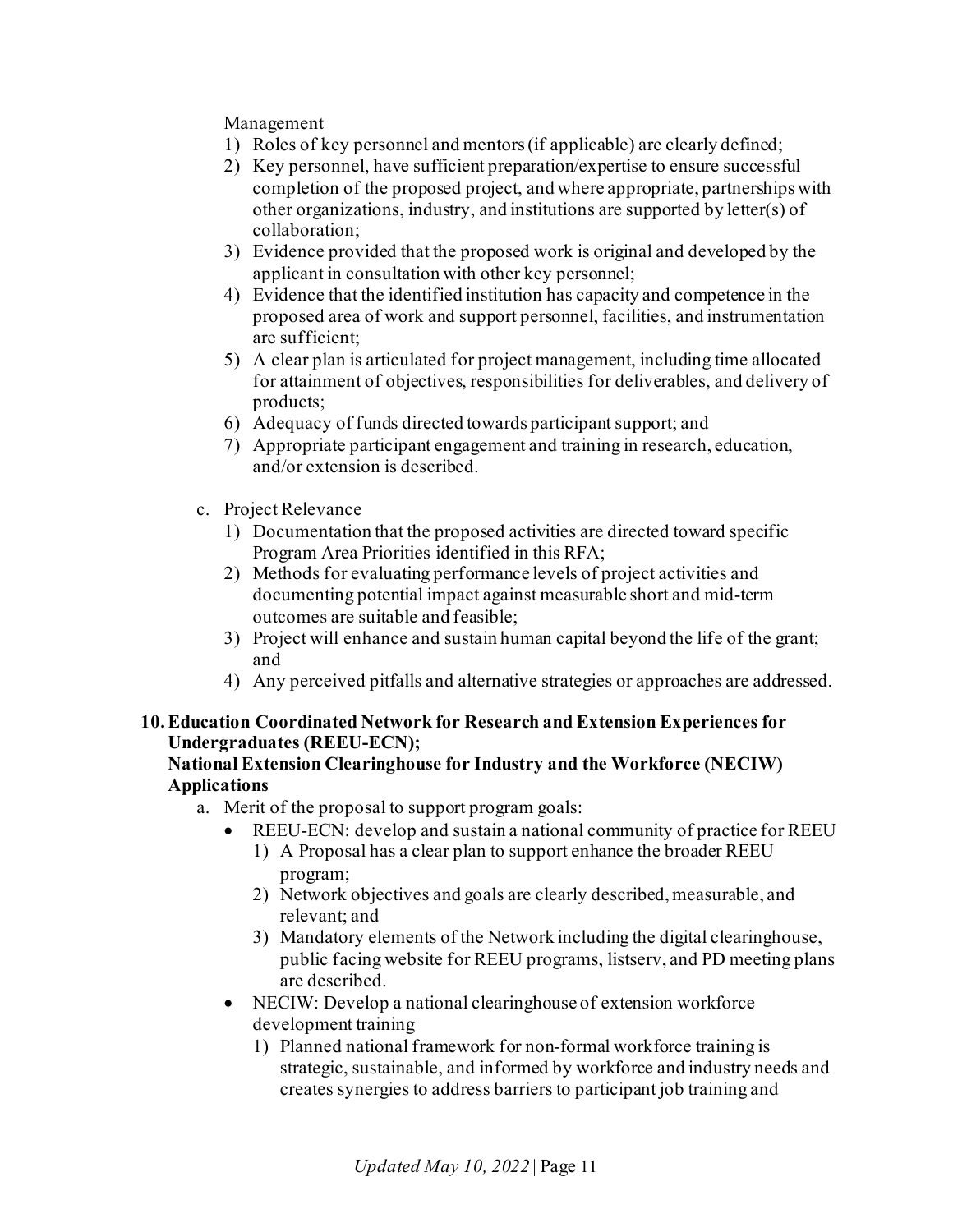retention;

- 2) Feasibility of the plan to validate, improve, or develop materials that provide marketable work skills and stackable credentials that are responsive to participant, local, and regional workforce, and industry needs. Materials and training programs are responsive to participant language and access needs to enhance English language learner integration in the workforce as needed; and
- 3) Clearinghouse designed is supportive of program goals and objectives and has a viable sustainability plan.
- b. Qualifications of Project Personnel, Adequacy of Facilities, and Project Management
	- 1) Roles of key personnel are clearly defined;
	- 2) Key personnel have sufficient preparation/expertise to ensure successful completion of the proposed project, and where appropriate, partnerships with other organizations, industry, and institutions are supported by letter(s) of collaboration;
	- 3) Evidence provided that the proposed work is original and developed by the applicant in consultation with other key personnel;
	- 4) Evidence that the identified institution has capacity and competence in the proposed area of work and support personnel, facilities, and instrumentation are sufficient;
	- 5) A clear plan is articulated for project management including time allocated for attainment of objectives, responsibilities for deliverables, and delivery of products;
	- 6) A clear plan is articulated for the evaluation and assessment of program objectives and goals; and
	- 7) Data management plan is appropriate, clearly described, and feasible.
- c. Project Relevance
	- 1) Evidence provided that the proposed work is original and developed by the applicant in consultation with other key personnel;
	- 2) Proposed elements increase the Clearinghouse/network value for Project Directors, potential student participants, and other stakeholders; and
	- 3) Plan and methods for evaluating success of project activities and documenting potential impact against measurable short and mid-term outcomes are suitable and feasible.

#### <span id="page-11-0"></span>**11.Food and Agriculture Non-formal Education (FANE)**

- a. Merit of the Application for Science Extension
	- 1) Project objectives and outcomes are clearly described, adequate, and appropriate;
	- 2) Proposed approach, procedures, or methodologies are appropriate, clearly described, feasible, and are based on or complement/build upon programs that have successfully demonstrated positive youth development strategies and outcomes;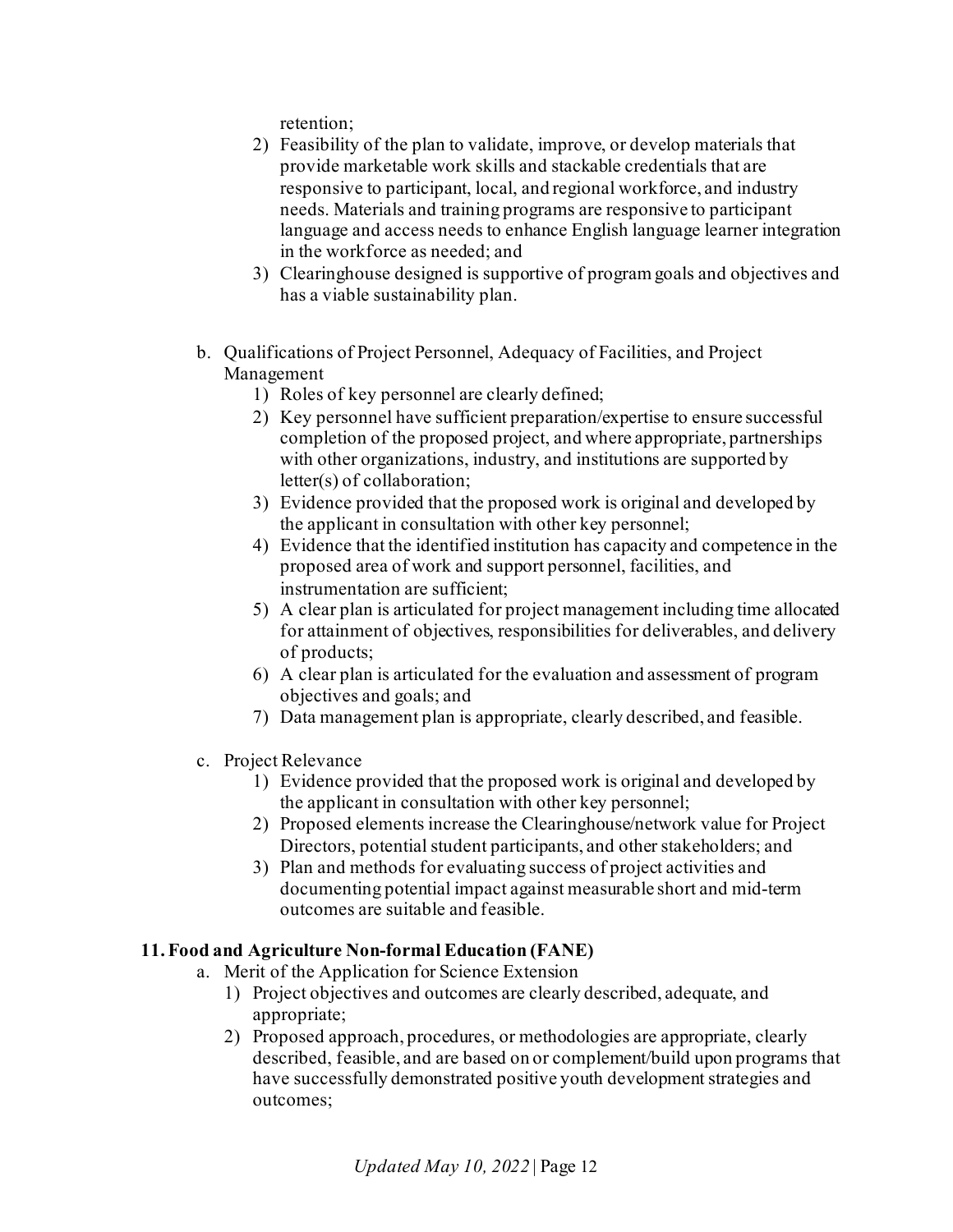- 3) Data management plan is appropriate, clearly described, and feasible;
- 4) Proposed involvement of youth in design, execution, and evaluation of activities utilizes appropriate positive youth development strategies; and
- 5) Proposed extension leads to measurable, documented changes in learning, actions, or conditions in the identified audience or stakeholder group.
- 6) Impact on increasing the number of youth with enhanced agricultural literacy, and their awareness of careers supporting the science-based food and agriculture mission of USDA. Include under-represented and underserved groups as appropriate.
- b. Qualifications of Project Personnel, Adequacy of Facilities, and Project Management
	- 1) Roles of key personnel and youth are clearly defined;
	- 2) Key personnel have sufficient expertise to complete the proposed project, and where appropriate, partnerships with other disciplines and institutions are supported by letter(s) of collaboration;
	- 3) Evidence of institutional capacity and competence in the proposed area of work is provided;
	- 4) Support personnel, facilities, and equipment/instrumentation are sufficient;
	- 5) A clear plan is articulated for project management, including time allocated for attainment of objectives and delivery of products, maintenance of partnerships with stakeholders and collaborations, and a strategy to enhance communication, data sharing concerning outcomes including changes in learning, actions or conditions, and reporting among members of the project team; and

#### c. Project Relevance

- 1) Documentation that the proposed project activities are directed toward specific Program Area Priorities identified in this RFA;
- 2) Proposed work addresses identified stakeholder needs;
- 3) Stakeholder involvement in project development, implementation, and evaluation is demonstrated, where appropriate;
- 4) Plans and methods for evaluating success of project activities and documenting potential impact against measurable short and mid-term outcomes are suitable and feasible;
- 5) Curricula and related products (e.g. consumer friendly content/technologies) will sustain non-formal education or extension functions beyond the life of the grant; and
- 6) Extension activities and the resulting curricula or products share information and recommendations based on knowledge and conclusions from a broad range of research initiatives.

## <span id="page-12-0"></span>**12. Youth Innovators Empowering Agriculture Across America (YEA)**

- a. Merit of the Application for Science Research, Education, and Extension
	- 1) Project objectives and outcomes are clearly described, adequate, and appropriate; all project components (i.e., research, education, extension) are reflected in one or more project objectives;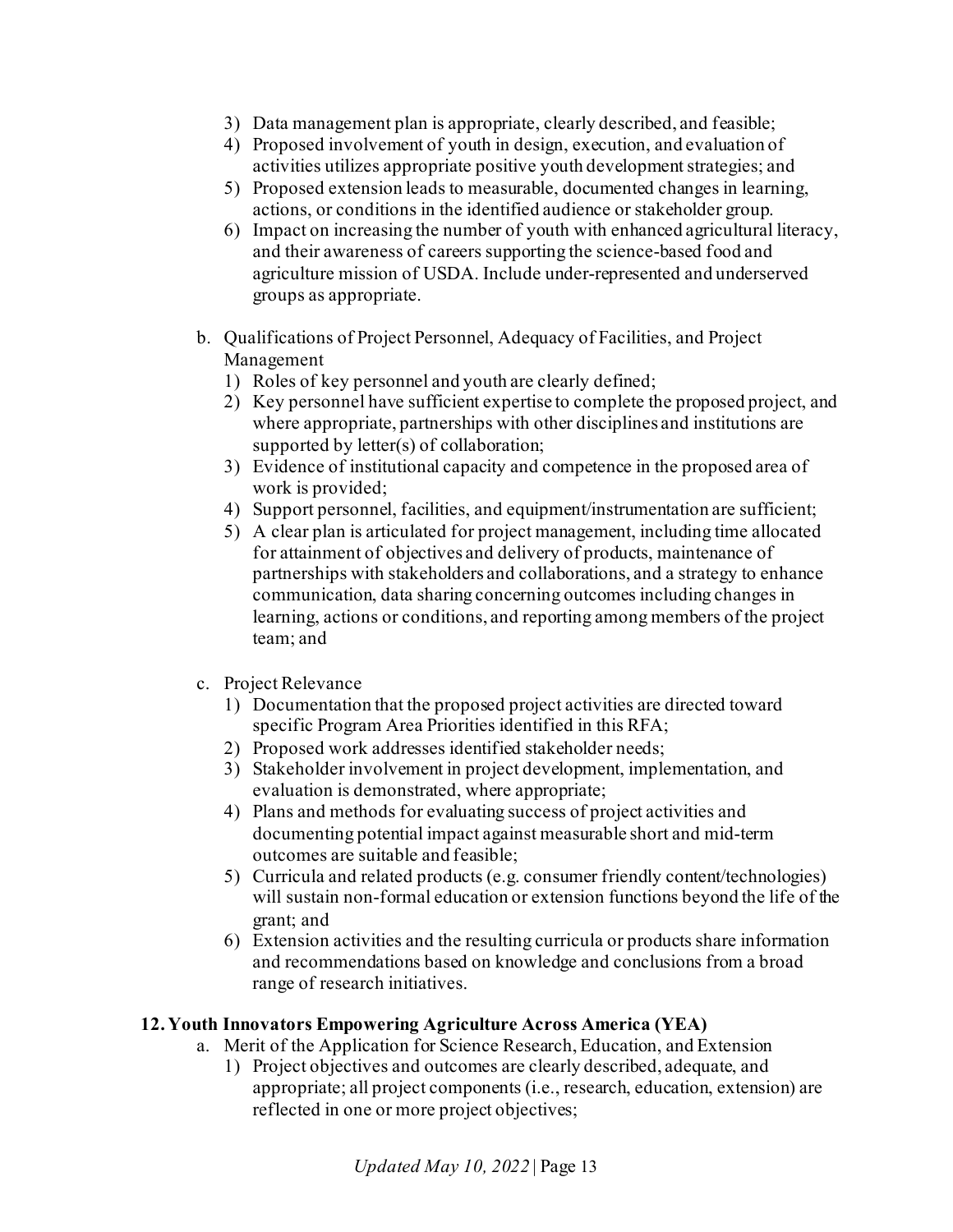- 2) Proposed approach, procedures, or methodologies are appropriate, clearly described, feasible, and are based on or complement/build upon programs that have successfully demonstrated positive youth development strategies and outcomes;
- 3) Data management plan is appropriate, clearly described, and feasible;
- 4) Expected results or outcomes are clearly stated, measurable, and achievable within the allotted time frame;
- 5) Proposed research fills knowledge gaps that are critical to the development of practices and programs to address the stated problem or issue;
- 6) Proposed extension activities lead to measurable, documented changes in knowledge, behavior or conditions in an identified audience or stakeholder group;
- 7) Proposed education (teaching) has an impact upon and advances the quality of food and agricultural sciences by strengthening institutional capacities and curricula to meet clearly delineated needs and develop the next generation of scientists and educators;
- 8) As appropriate, impact on increasing the number of youth and adult partnerships, in addition to youth awareness of careers supporting the sciencebased food and agriculture mission of USDA, including underrepresented groups; and
- 9) Impact on increasing the participation of youth in Positive Youth Development (PYD) programming, and access and participation among underrepresented youth and communities.
- b. Qualifications of Project Personnel, Adequacy of Facilities, and Project Management
	- 1) Roles of key personnel and youth are clearly defined;
	- 2) Effective YEA partnerships and/or newly developed partnerships between governments, agencies, small businesses, and youth organizations.
	- 3) Key personnel have sufficient expertise to complete the proposed project, and where appropriate, partnerships with other disciplines and institutions are supported by letter(s) of collaboration
	- 4) Evidence of institutional capacity and competence in the proposed area of work is provided;
	- 5) Support for personnel, facilities, and equipment/instrumentation are sufficient;
	- 6) A clear plan is articulated for project management, including time allocated for attainment of objectives and delivery of products, maintenance of partnerships with stakeholders and collaborations, and a strategy to enhance communication, data sharing concerning outcomes including changes in knowledge, behavior or conditions, and reporting among members of the project team;
	- 7) The budget clearly allocates sufficient resources to carry out a set of research, education (teaching), and extension activities that will lead to desired outcomes, with no more than two-thirds of the budget focused on a single project component; and
	- 8) Adequacy of plans for outcome-based reporting, and the communication of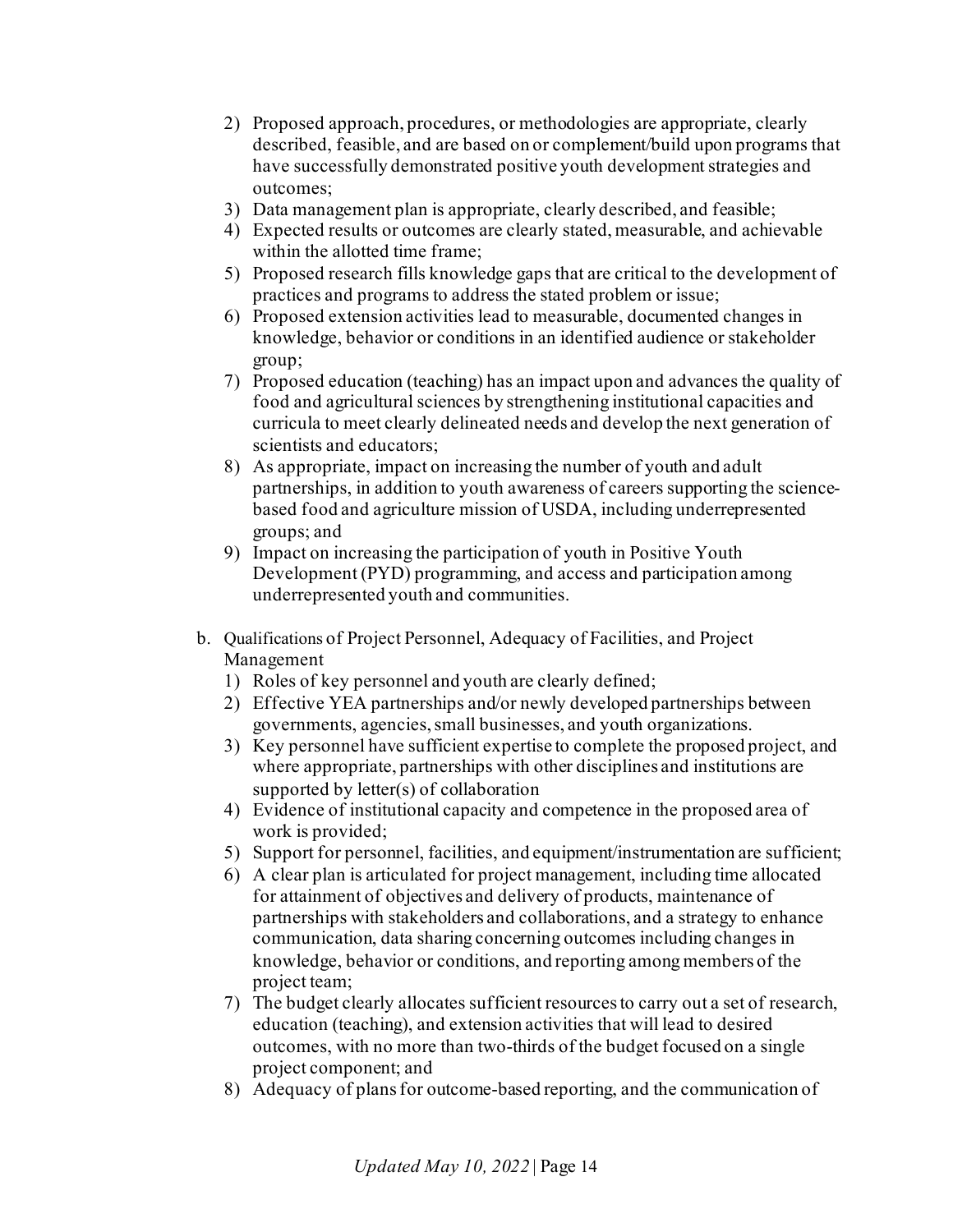findings and results. Includes the expertise of evaluation team members who have agreed to serve or who have been identified.

- c. Project Relevance
	- 1) Documentation that the proposed project activities are directed toward specific Program Area Priorities identified in this RFA;
	- 2) Project components (research, education, and extension) are fully integrated and necessary to address the problem or issue;
	- 3) Proposed work addresses identified stakeholder needs;
	- 4) Stakeholder and youth stakeholder involvement in project development, implementation, and evaluation is demonstrated, where appropriate;
	- 5) Plans and methods for evaluating success of project activities and documenting potential impact against measurable short and mid-term outcomes are suitable and feasible;
	- 6) Curricula and related products (e.g., consumer friendly content/technologies) will sustain YEA functions beyond the life of the grant; and
	- 7) YEA activities and the resulting curricula or products share information and recommendations based on knowledge and conclusions from a broad range of research initiatives.
- d. As an optional requirement, applicants seeking Center of Excellence Status
	- 1) All eligible applicants will be competitively peer reviewed (as described in Part V, A. and B. of this RFA), and ranked in accordance with the evaluation criteria. Those that rank highly meritorious and requested to be considered as a center of excellence will be further evaluated by the peer panel to determine whether they have met the standards to be centers of excellence (Part III D. and Part IV C.). In instances where they are found to be equally meritorious with the application of a non-center of excellence, based on peer review, selection for funding will be weighed in favor of applicants meeting the center of excellence criteria. NIFA will effectively use the center of excellence prioritization as a "tie breaker". Applicants that rank highly meritorious but who did not request consideration as a center of excellence or who are not deemed to have met the centers of excellence standards may still receive funding.

In addition, the applicant's Notice of Award will reflect that, for the particular grant program, the applicant meets all of the requirements of a center of excellence. Entities recognized as centers of excellence will maintain that distinction for the duration of their period of performance or as identified in the terms and conditions of that award.

#### <span id="page-14-0"></span>**13. Youth Innovators Empowering Agriculture Across America Coordination Network (YEA-CN) Applications**

- a. Merit of the proposal to develop and sustain a national coordinated network for YEA
	- 1) Proposal has a clear plan to support enhance the broader YEA program;